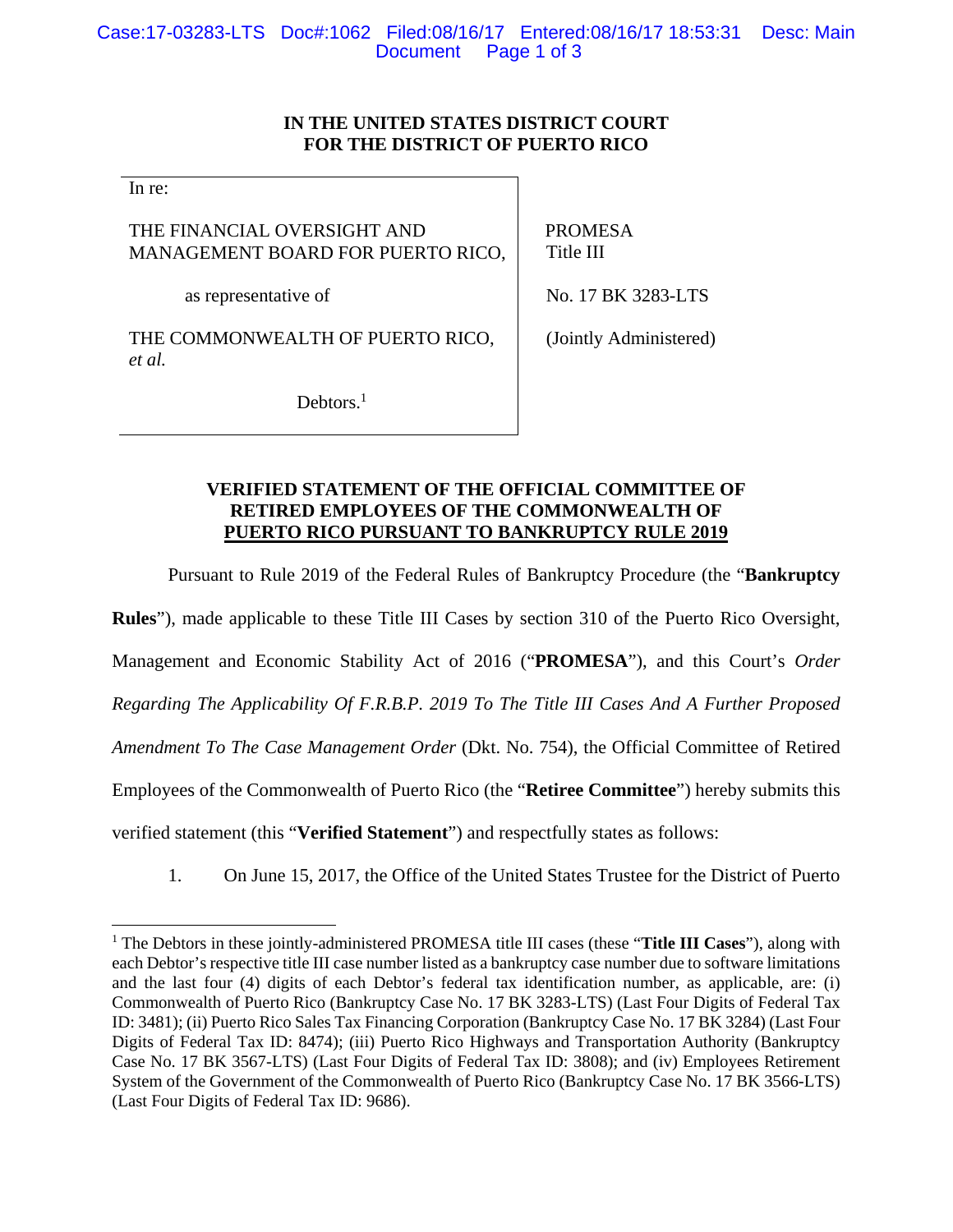#### Case:17-03283-LTS Doc#:1062 Filed:08/16/17 Entered:08/16/17 18:53:31 Desc: Main Page 2 of 3

Rico, pursuant to section  $1102(a)(1)$  of title 11 of the United States Code, made applicable to these Title III Cases by section 301(a) of PROMESA, appointed nine individuals to the Retiree Committee.

2. In accordance with Bankruptcy Rule 2019, the names of the individuals appointed to the Retiree Committee are: Blanca Paniagua; Carmen Nunez; José Marin; Juan Ortiz; Lydia Pellot; Marcos A. Lopez; Miguel Fabre; Milagros Acevedo; and Rosario Pacheco.<sup>2</sup>

3. Each of the individuals listed in Paragraph 2 is a retiree of the Commonwealth of Puerto Rico or a related governmental entity and holds claims for pension and other retiree benefits.

4. By filing this Verified Statement, the Retiree Committee makes no representation regarding the amount, allowance, or priority of such claims and reserves all rights with respect thereto.

5. Nothing contained in this Verified Statement should be construed as a limitation upon, or waiver of, any Retiree Committee member's right to assert, file, or amend her claim(s) in accordance with applicable law and any orders entered in these Title III Cases, including any order establishing procedure for filing proofs of claim.

6. The Retiree Committee reserves the right to amend or supplement this Verified Statement in accordance with the requirements set forth in Bankruptcy Rule 2019.

## [*Remainder of page left intentionally blank*]

 $2^2$  To protect the privacy of the members of the Retiree Committee, their home addresses are not included in this Verified Statement.